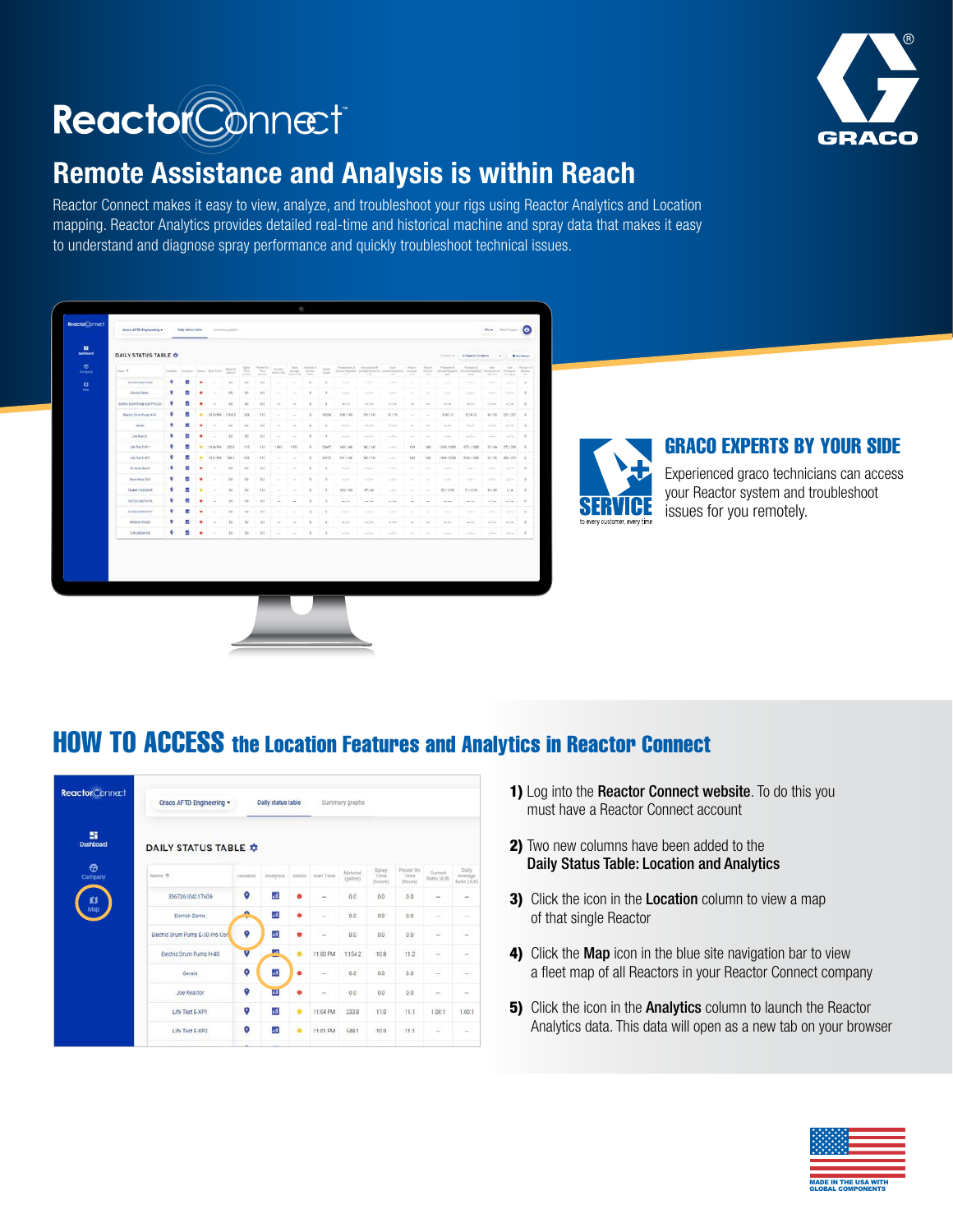

# Using Reactor Connect Analytics

The Reactor Analytics is designed to provide you easy to read information about the Reactor. The page is designed to be scrolled up and down to see all of the data. There are a few items that the user can control to help customize the data they wish to see.

#### Alarms

Along the top of the screen you can toggle on/off Alarm codes.

| 品 General / Reactor 3 - Single System ☆ < |                   |                             |  |
|-------------------------------------------|-------------------|-----------------------------|--|
| <b>Alarms</b>                             | <b>Deviations</b> | <b>Advisory/Record Only</b> |  |

When **Alarm codes** are turned on you will see a red vertical dashed line on the graphs at every time an alarm occurred. To identify the type of alarm, hover the mouse over the small triangle at the base of the dashed alarm line on any graph and a pop up menu will appear identifying that exact alarm.



### Date Range

Along the top of the screen you will see the date and time range of the data being displayed. You can edit this date range by clicking the dropdown arrow.



From here a submenu will appear letting you customize the exact date range you wish to display. Use the "From" and "To" fields to choose a custom date range by selecting the start date and the end date on the calendar or select one of the predefined ranges like: Last 30 minutes, or Last 2 days.



#### **Maps**

For Reactor 3 machines, the current GPS location is displayed on the left hand map and historical locations on the right hand map. You can zoom in and out on the maps by using the +/- buttons in the upper left corner and clicking and dragging on the map to center it on your location(s).

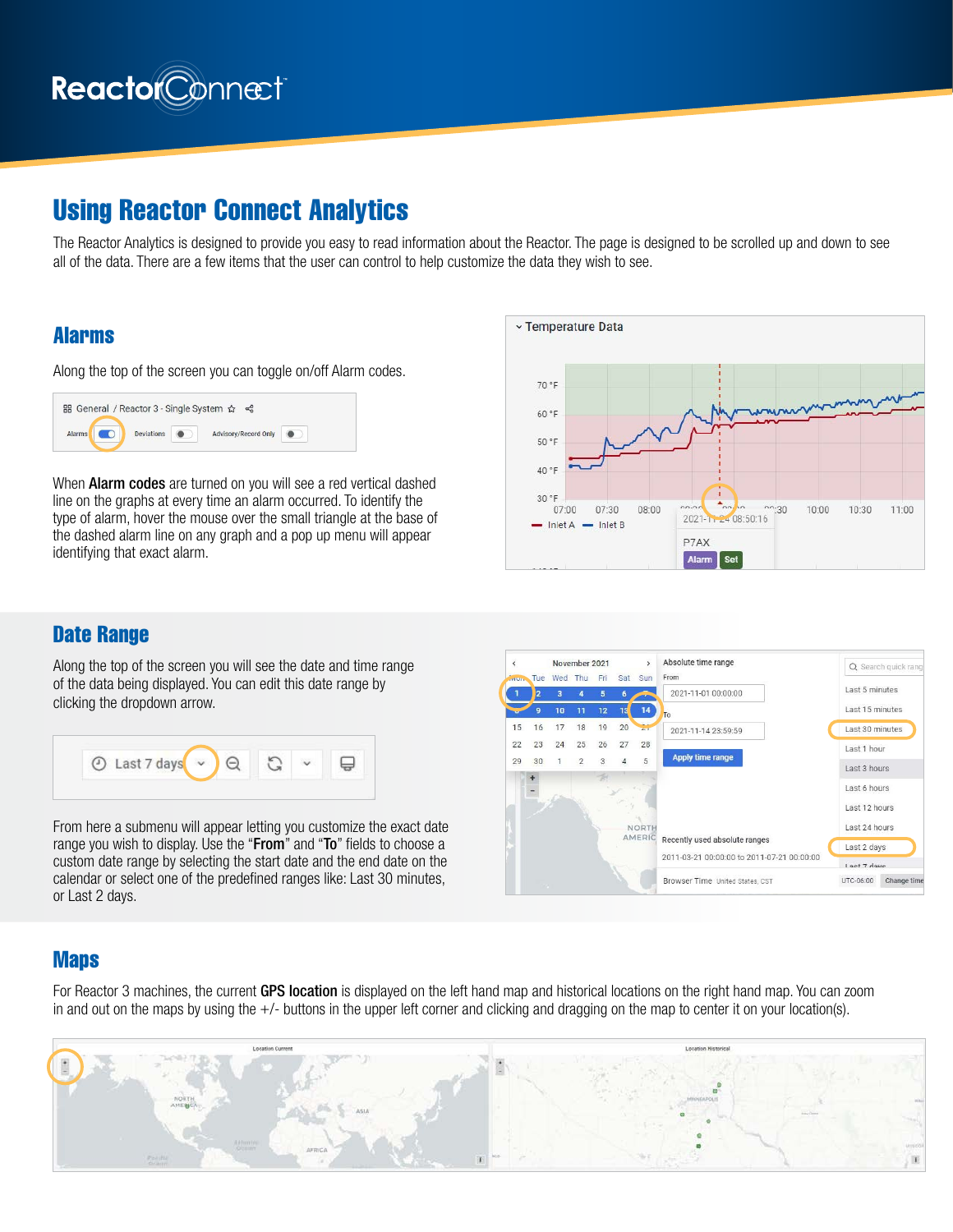

#### System Information

This information summarized all pertinent information about the Reactor. This data includes basic information like System Part Number, System Type, and Serial Number. You can also see current information like System Status, Spray Time, Hose Control Mode and alarm status of **Pressure Imbalance and Ratio Alarms.** In addition, you can find details on system's electrical information: System Voltage, Heater Power, Hose Current and Hose Power Available.

Also available in the System Information section is a log of the Top Alarms that have occurred in the date range selected and the System Software Version to quickly see if you are using the latest software. Use the arrows in the column headers to resort the information.



| <b>Top Alarms</b>               |                | ø<br>System Software Version<br>1.01.004 |          |                      |  |  |  |  |
|---------------------------------|----------------|------------------------------------------|----------|----------------------|--|--|--|--|
| Code <sub>了</sub>               | Count ↓        |                                          |          |                      |  |  |  |  |
|                                 |                |                                          |          | C Last 60 days       |  |  |  |  |
| P7BX:(E24) Pressure Imbalance B | $\overline{2}$ | Part Number +                            | Version  | <b>Serial Number</b> |  |  |  |  |
| P7AX:(E24) Pressure Imbalance A | $\overline{2}$ | 188820                                   | 1.01.007 | 2480012              |  |  |  |  |
| DAFB: Transfer Pump Runaway B   |                | <b>18B686</b>                            | 1.01.001 | 21062232             |  |  |  |  |
|                                 |                | <b>18B006</b>                            | 1.02.003 | 20360401             |  |  |  |  |
| V1FB:Low Voltage TPC B          |                | <b>18A611</b>                            | 1.01.001 | 355522               |  |  |  |  |

#### State Map

The State Map quickly shows the machine status over time. Easily see when the machine was turned on/off, when heat was turned on/off, etc.



### Data Graphs

The remainder of the data is displayed in graphs. See examples of ratio and flow. The graphs are designed so the times on the graphs line up vertically with one another. This makes it easy to compare information from graph to graph.

To see the exact values of the data on the graph, place the curser on any location on a line on the graph and you will see a pop-up box with the exact value at that location. Drag your curser over the graph and the values will update to that exact time data.